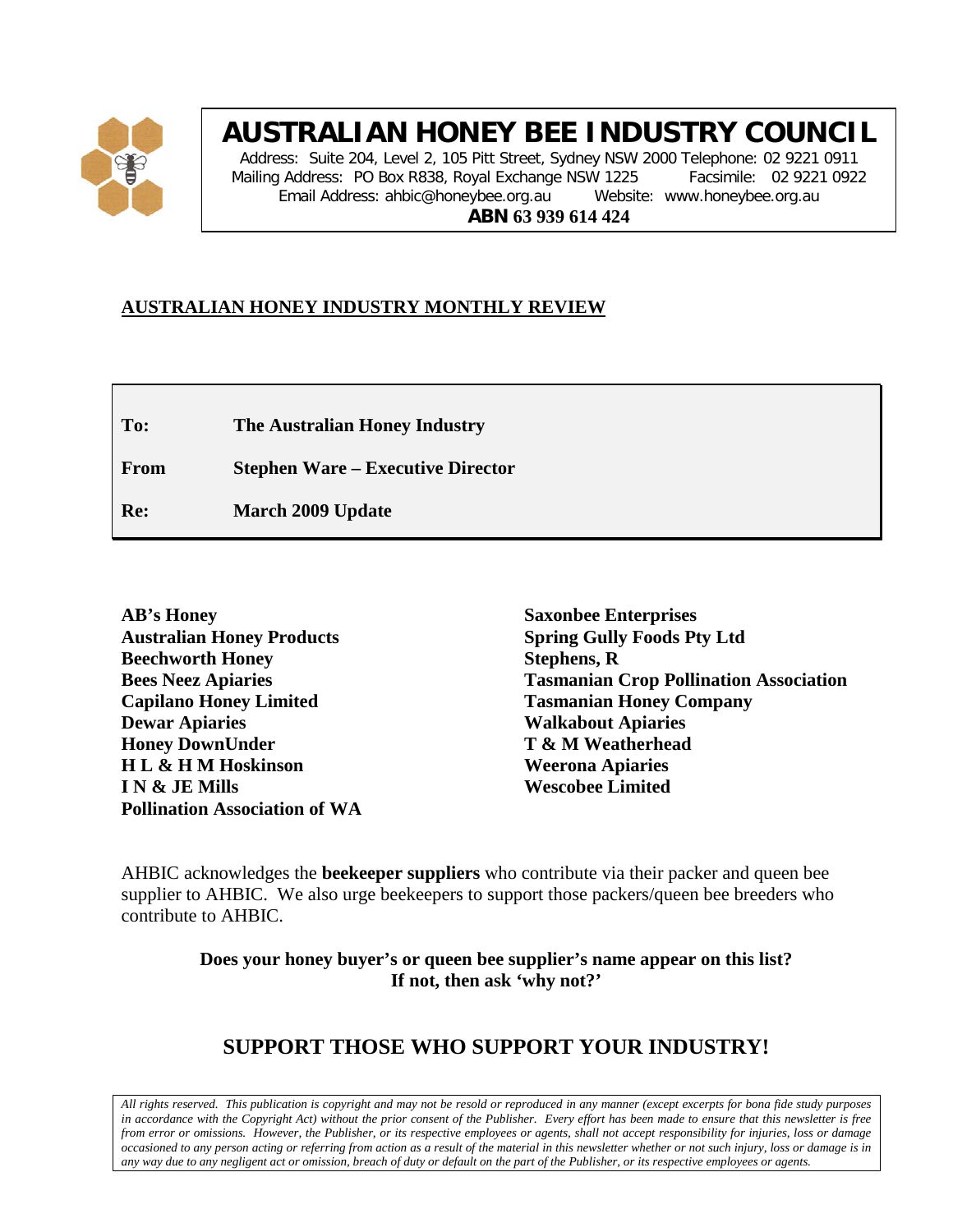## **CHANGE OF VENUE - ANNUAL GENERAL MEETING**

## **As a result of the change of venue of the NSW Apiarists' Association Conference, the AHBIC and FCAAA AGMs will now be held at Rydges Parramatta, 116 James Ruse Drive, Rosehill.**

Rydges Parramatta Hotel is directly opposite the Rosehill Railway Station. If you are coming from the Airport travel along Southern Cross Drive following the signs to Parramatta/Blue Mountains via Parramatta Road. Follow signs to M4 Motorway. Take the M4, take the turn off to Rosehill Gardens Racecourse on James Ruse Drive. Taxi prices from the airport will range from \$50 to \$80 depending on traffic conditions. Rydges can organise airport shuttle bookings starting at \$70 flat fee for two people.

As there is a lack of accommodation around Sydney at this time, The NSWAA has block booked rooms at Rydges. They will hold these until 2 weeks before conference – after that date they will be released. Please book your accommodation early.

Rydges has a very competitive rate of \$140 a night. This is an exceptionally good rate for Sydney and is valid for use from the 7/07/09 up until the 14/07/09. Book direct with the hotel - Phone: 1300 857 922 or email reservations parramatta@rydges.com (be sure to mention that you are attending the Conference).

Rydges has also block booked 30 rooms opposite them at the Waldorf – 02 8837 8000 (these are one bedroom serviced apartments). There is free parking at Rydges as well.

Rydges is located opposite the Rosehill Racecourse. Within walking distance are Hooters Restaurant, Woolworths, KFC, McDonalds and the Rosehill Bowling Club. It is a 5 minute drive to Westfields Parramatta and all Parramatta malls.

A Conference Registration Form is included with this Newsletter. Please complete and return to the AHBIC office no later than Monday 22 June 2009. Please note observers are welcome to attend the meeting - however there is a charge for catering.

## **RIRDC HONEYBEE FIELD DAY**

RIRDC will be hosting a Honeybee Field Day on Wednesday 8 July 2009 at the Hawkesbury Campus of the University of Western Sydney. As this coincides with the NSWAA Annual State Conference, it is apparent that some people attending that conference will need transport from Rosehill to the University of Western Sydney.

We intend to make a bus available (if needed) primarily for interstate and overseas delegates to the field day. If you would like to book a seat on the bus, could you please contact Lea Edwards on either phone: 02 6271 4132 or email: <u>lea.edwards@rirdc.gov.au</u> by 5.00pm 2 July 2009.

Please note however, that priority will be given to international guests, followed by interstate visitors and a waiting list will then be made available for NSW residents. You will be notified of availability of a place on the bus by 6 July 2009.

It is hoped that the bus will also be hired to do a shuttle run once or twice from East Richmond Station after taking passengers from Rosehill to UWS. The bus will also do a return trip to Rosehill after the field day.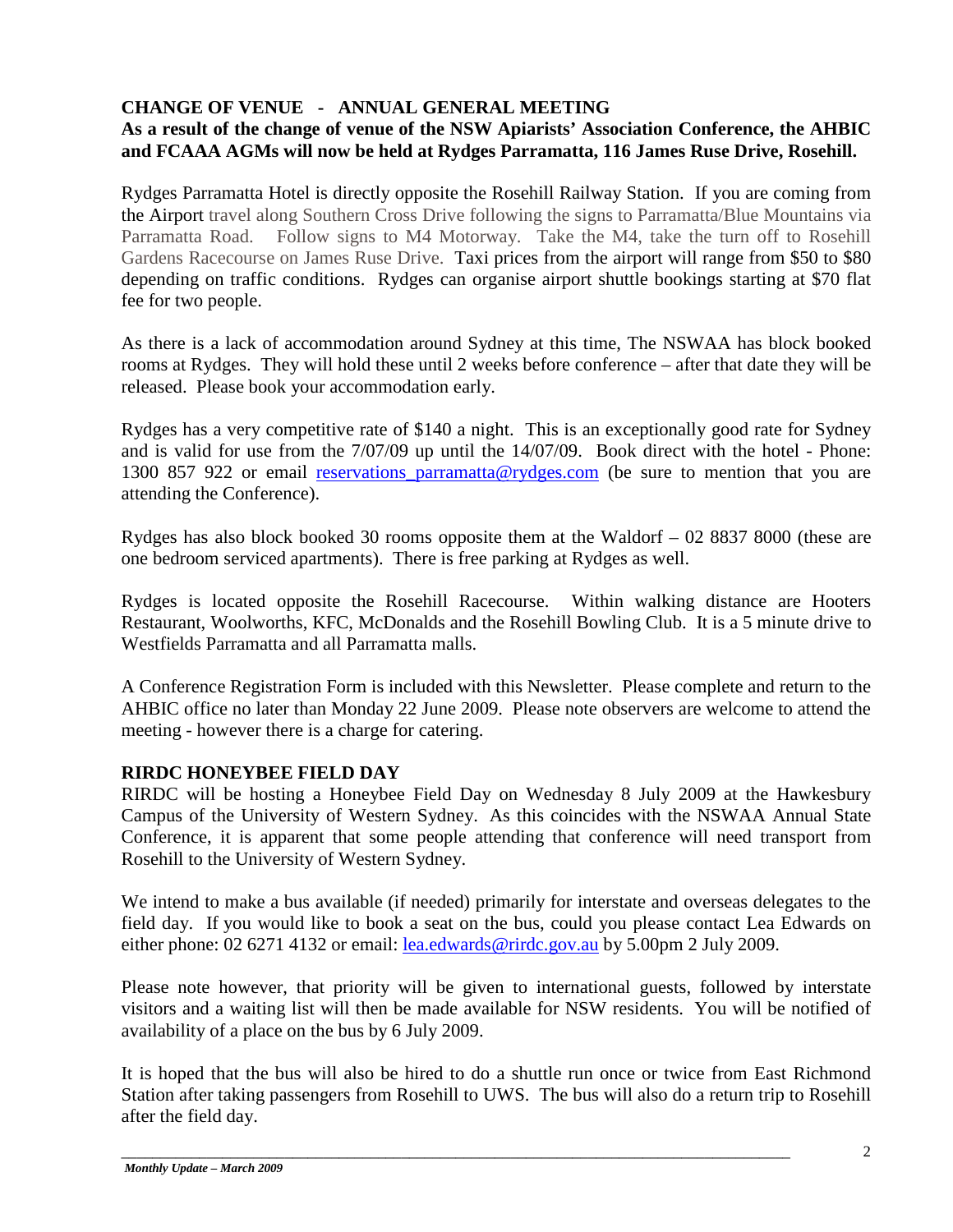## **Venue:** Hawkesbury Campus, University of Western Sydney **10.00am** Colony Collapse Disorder **10.30am** Nosema Ceranae **11.00am** Morning tea **11.20am** *Glycaemic Index of Honey Investigate the value added potential of the pre-biotics components of Australian Honeys* **11.50am** *Evaluation of anti-Varroa boards for increase in honey production* **12.20pm** Small Hive Beetle **1.00pm** Lunch **2.00pm** Questions to Committee and researchers on present and future research publications **2.30pm** Implications for Australia on Varroa in PNG **3.00pm** DVD - Pollination DVD - Africanised Bees **4.00pm** Close

## **DRAFT PROGRAM - RIRDC HONEYBEE FIELD DAY 2009**

**ANOTHER ASIAN HONEY BEE NEST BITES THE DUST**

*Department of Primary Industries and Fisheries - Queensland Government -16 March 2009* 

THE destruction of another nest of Asian honey bees, the  $19<sup>th</sup>$  since the incursion of the pest in the Cairns area was detected nearly two years ago, has buoyed hopes of eradication this year.

Despite rain hampering Biosecurity Queensland this wet season, the Asian honey bee team used foraging bees in the Aloomba area to get a beeline direct to the nest.

Asian honey bee response coordinator Charlotte Greer said this was the first nest detected and destroyed this year.

"The foragers have been teasing us for a while," Ms Greer said.

"Our surveillance team kept plugging away until they found the nest on Monday last week.

"They trooped through mud in dense rainforest until they tracked the bees to a hollow in a 4m tree."

Ms Greer said this was a significant detection because worker bees only came out to forage when rain stopped.

"Ongoing and intermittent rain can reduce our ability to keep track of bees while getting a line on them," she said.

Surveillance manager Wim de Jong commended all the members of his surveillance team on their hard work.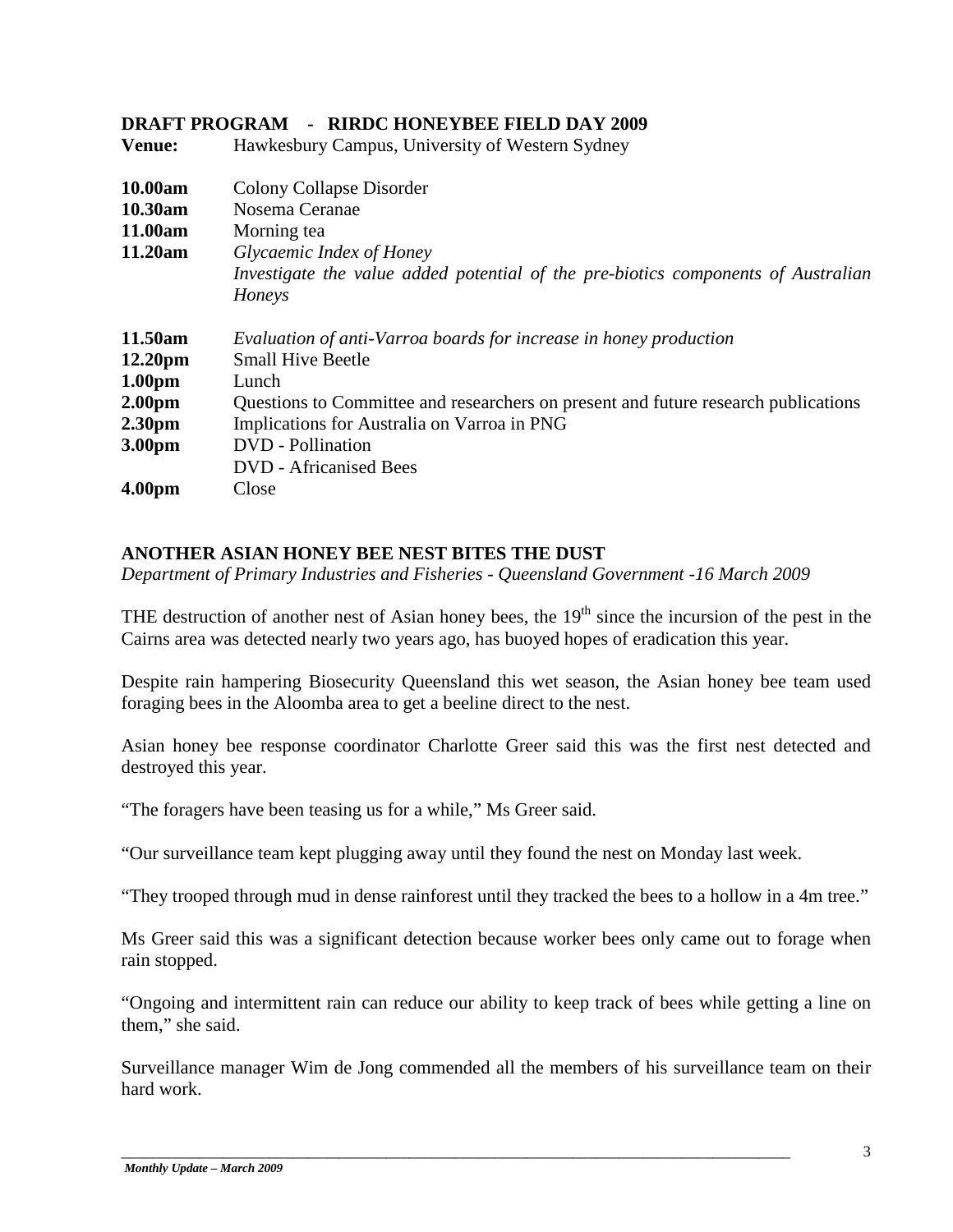"We need all their skills to cover a wide area and then to narrow in on a nest," Mr de Jong said.

"We knew at least one more nest was out there because the foraging bees would always return to our feeding stations.

"It would be a good sign if we saw no more foraging bees in the Aloomba area. Only ongoing surveillance will prove this."

The team continued to hunt down bees on the other front in the inner city Cairns suburbs of Bungalow and Parramatta Park.

Ms Greer said the Asian honey bee team took advantage of the recent wet weather to conduct community engagement activities at shopping centres and doorknocking residences.

"We're impressed with how many Cairns residents are aware of the Asian honey bees and are keeping an eye out for us," she said.

"The Asian honey bee (*Apis cerana*) is a problem because it has the potential to carry the *Varroa destructor* mite.

"The mite can enter commercial and hobby hives and destroy them from within. "If the mite impacted on our honey and pollination industry, this would impact on our horticultural industries."

Ms Greer said public reporting led directly to the discovery of Asian honey bee nests in the Gordonvale and city areas last year.

The public can report suspicious bees or suspicious nests to Biosecurity Queensland, a specialist unit within the Department of Primary Industries and Fisheries, on 13 25 23.

And Trevor Weatherhead reports….

It has been a busy week. Our phone hook-up was today, which President Rodney and I participated in. On Tuesday 17 March some cerana were found foraging on a coral vine about 3 kilometres north of IP8 & 9. By this morning IP20 was located about 80 metres away in a house. It was about 6 metres up near the roof cavity. Arrangements are being made with the owner to destroy the nest and, if possible, recover the nest.

The nest of IP19 has been recovered. The nest was estimated to be 7 to 8 months old. The brood was very patchy and spotty. Estimates were that it was about 40% so it would seem the nest was subject to a failing queen. No queen cells were evident in the nest. The pipe (hollow) of the tree was quite large, big enough to fit a man in. A window was cut to retrieve the nest but the dead bees are at the bottom of the pipe. Efforts will be made to try to recover the dead bees so they can be examined.

Bee eaters are again roosting in the Cairns area and 3 samples of pellets have been collected for examination for Apis wings, if they are present.

Sugar stations are being maintained but only mellifera are being found on them so far.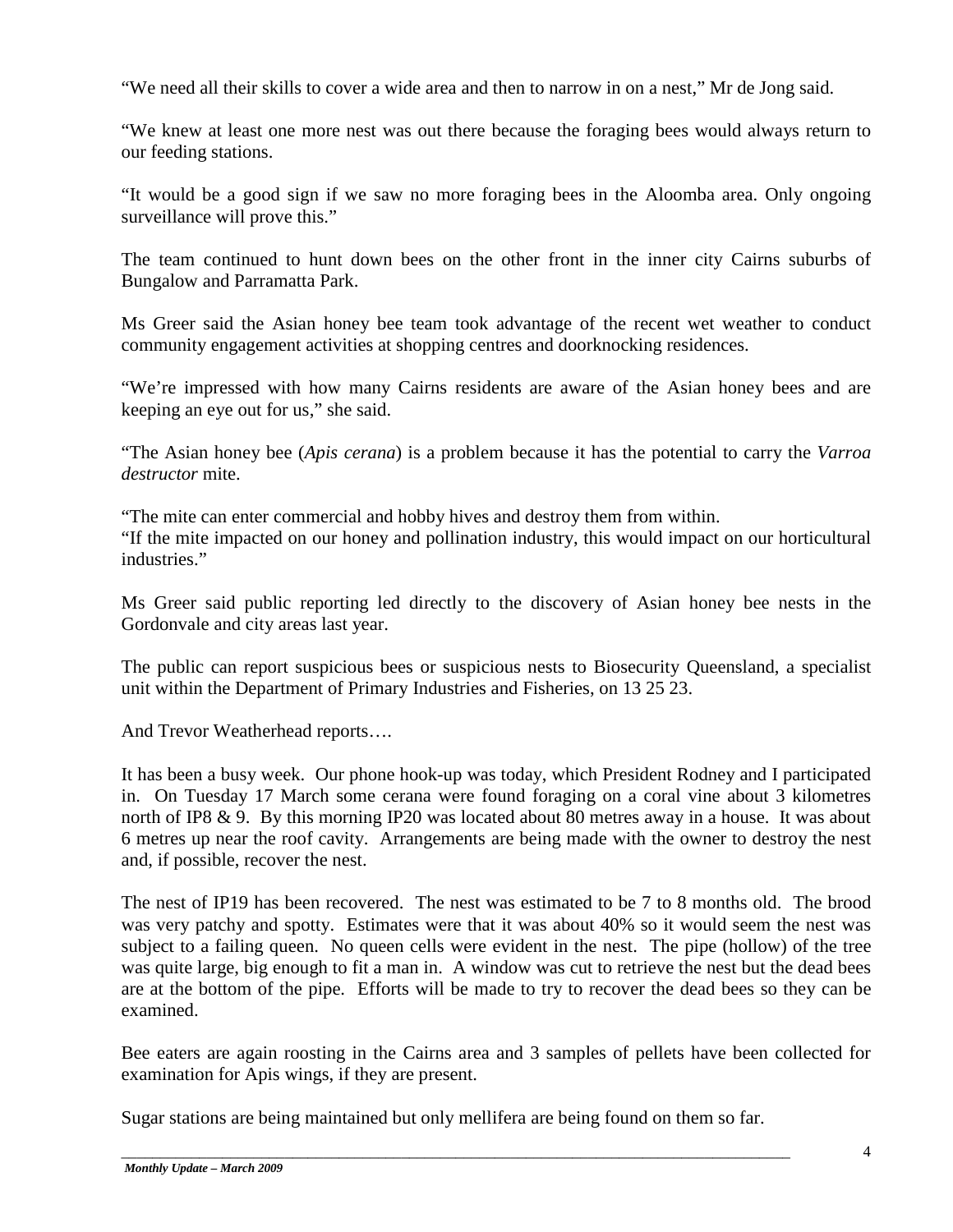CCEAD had a phone hook-up on Thursday 19 March. Whilst the deliberations are confidential, I can report that a proposal for joint funding of the surveillance and eradication was submitted by Queensland and will be commented on by others States and the Commonwealth and I hope that there will be a consensus reached. It is crucial that an agreement is put in place so the work can continue. There is a lot at stake for our industry.

There is rain predicted for the north this coming weekend with a low, which could develop into a cyclone, hovering off the coast. This could curtail efforts to retrieve IP20.

The next phone hook-up is scheduled for Friday 3 April. So the next Advice will be due then unless something untoward happens in the meantime.

## **NEW RURAL R&D COUNCIL**

In January the Minister appointed the ten members of the new Rural R&D Council, including the Chair, Dr Kate Fairley-Grenot, following an open process of engagement.

The council's inaugural meeting was held on 19 and 20 February 2009. Items discussed included the terms of reference, roles and responsibilities and strategic objectives of the council

The minister will officially announce the establishment of the council in the near future.

## **RURAL R&D COUNCIL MEMBERS' BIOGRAPHIES**

**Dr Kate Fairley-Grenot** (council chair) is the current chair of a NSW Grants Selection Committee and an Independent Consultant. Previous board appointments include the Grape and Wine Research & Development Corporation (Chair, Audit Committee), Industry Research & Development Board (Biological Committee) and Royal Botanic Gardens & Domain Trust (Chair, Finance Audit & Risk Management Committee). Kate has a research background in plant physiology and science policy (Sydney, Harvard, Sussex) and is a former Associate Director of Coopers & Lybrand (Government Services).

**Professor Robert Clark** established the Tasmanian Institute of Agricultural Research and was its director for 10 years. He is currently Emeritus Professor and Visiting Research Professor at the University of Tasmania. He is proprietor and managing partner of a 400ha intensive agricultural property in Tasmania. He was awarded an Order of Australia for service to agricultural science in 2008.

**Ms Catherine McGowan AO** is an independent rural community consultant. She is a member of the Charles Sturt University Institute of Land Water and Society Advisory Board and a past national president of Australian Women in Agriculture. Over the past 10 years she has consulted to the sugar, dairy, meat, wool and horticultural R&D Corporations.

Mr Mark McHenry is a 4<sup>th</sup> generation farmer in WA. He was the 2007 winner of Land and Water Australia's Science and Innovation awards for young people in agriculture, fisheries and forestry. His professional and research interests include renewable resources, climate change policy, regional development and clean energy technology.

**Professor James Pratley** is currently Research Professor of Agriculture at Charles Sturt University and Secretary of the Australian Council of Deans of Agriculture. He is a member of the Research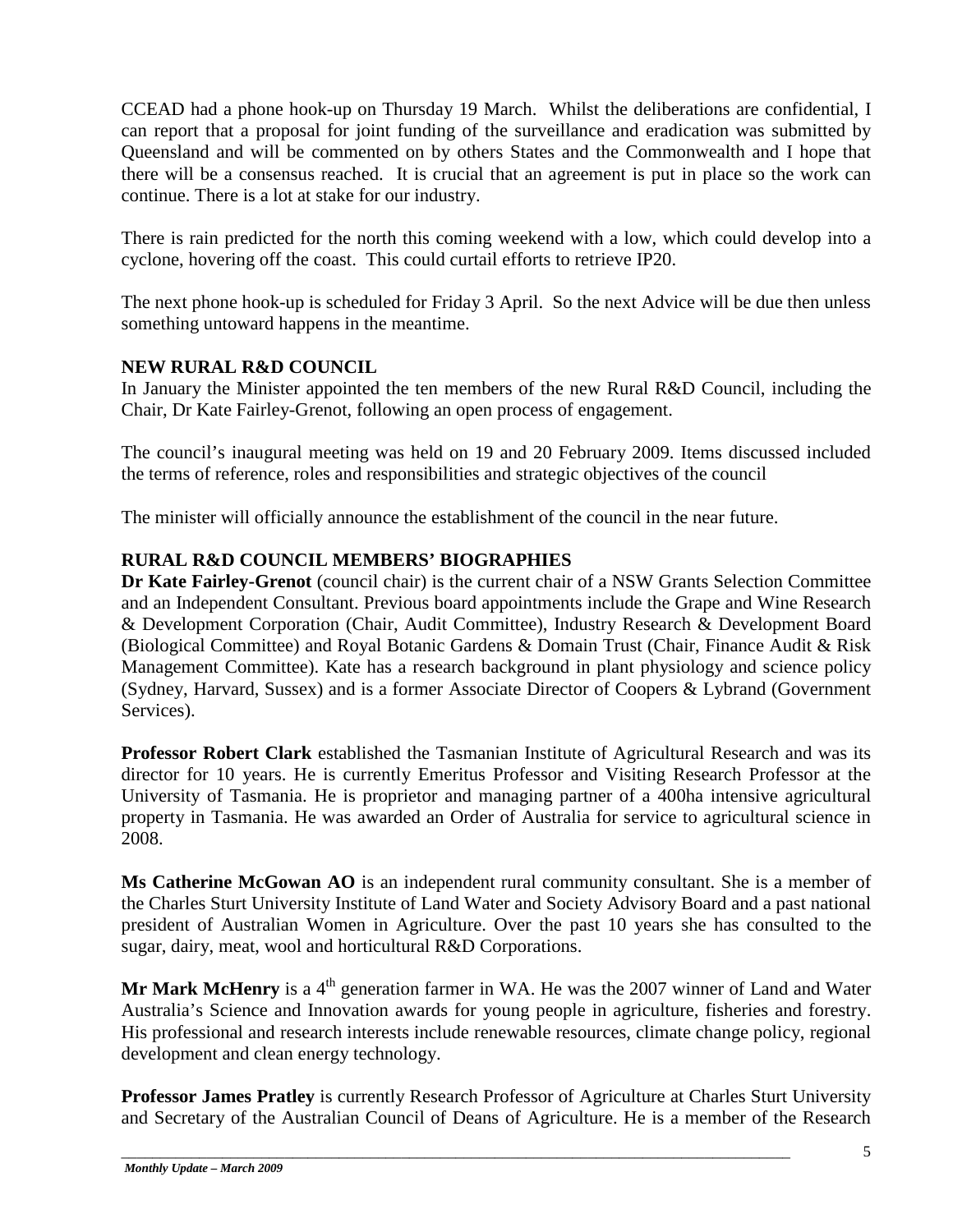Advisory Committee of the Australian Farm Institute and a member of the NSW Primary Industries Minister's Science Council. He is a former president of the Australian Society of Agronomy.

**Dr Robert Rose** has over 30 years experience in fisheries/aquaculture research, development and commercialisation and is a qualified marine biologist. He is managing director of Tropical Aquaculture Australia. He is currently a project developer for indigenous aquaculture enterprises in the Northern Territory.

**Dr Frances Shapter** is an Associate Research Fellow at the Centre for Plant Conservation Genetics at Southern Cross University, and a beef cattle producer. In conjunction with the Grain Foods CRC, Dr Shapter has helped to develop and presents workshops on IP and project management to early career researchers.

**Mrs Anne Stünzner** is Chief Executive Officer of the Central Queensland Forest Association. She has been a cattle board director for Agforce and a committee member of the Central Queensland Beef Research Committee. She is a director and shareholder of a beef cattle production business. In 2001 Mrs Stünzner was a Churchill Fellow.

**Professor Elizabeth Woods** is Assistant Director-General, Innovation at the Department of Primary Industries and Fisheries, Queensland. She is Professor of Agribusiness at the University of Queensland. Professor Woods is a member of the R&D Sub-Committee of the Primary Industries Standing Committee. She has been a CSIRO board member and served on the board of several Research and Development Corporations. She currently chairs the Board of Trustees of the International Rice Research Institute.

**Professor Penny Sackett**, the Chief Scientist for Australia, is highly respected in the national and international communities of science and technology, both for her research and her proven experience in research management on three continents. She is a member of the Australian and American Astronomical Societies and the International Astronomical Union. Professor Sackett is an International Fellow of the Royal Astronomical Society and serves on the Association for Universities for Research in Astronomy Board of Directors and Defence Science and Technology Advisory Board.

## **TERMS OF REFERENCE**

The Rural Research and Development (R&D) Council is the Australian Government's key advisory body to guide more effective multi-sector cooperation and prioritisation of investment in R&D for Australia's rural industries.

The principal goal of the council is to provide high level advice and coordination to better target and improve the effectiveness of the Australian Government's investment in rural R&D. This enhanced focus on R&D will improve the productivity, profitability, sustainability and global competitiveness of Australia's agriculture, fisheries, forestry and food industries, with benefits for individual rural businesses, the environment and the wider community.

The council is to:

• develop a National Australian Strategic Rural R&D Investment Plan based on an agreed list of national priorities for profitable, globally competitive, sustainable, innovative and adaptable primary industries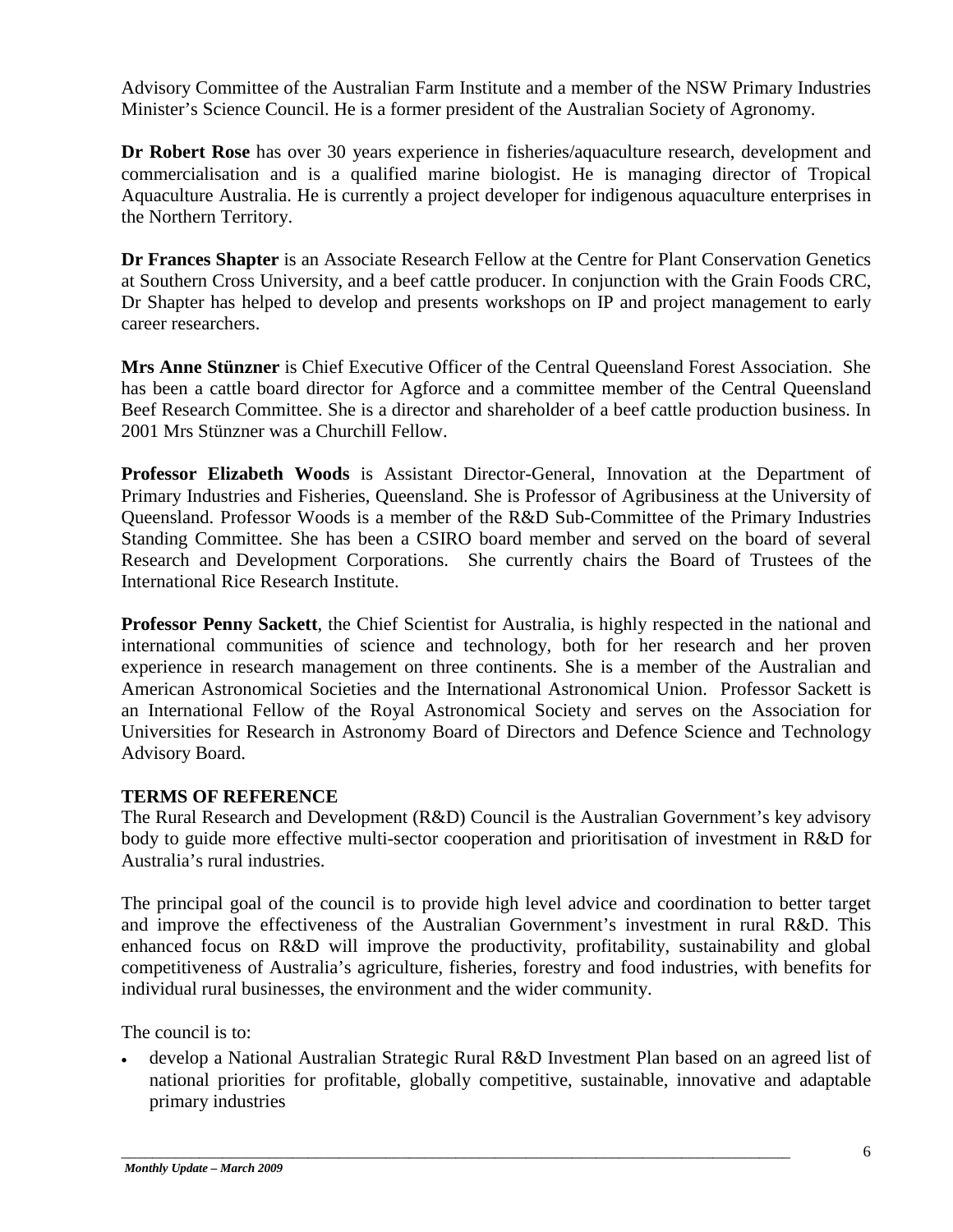- develop a performance measurement and reporting framework against an agreed list of national priorities and key performance indicators
- provide advice on enhancing cross-sectoral, cross-disciplinary, cross-jurisdictional and international cooperation and collaboration
- provide advice on improving communication and uptake of new knowledge and technology across all rural industries and at all scales of enterprises
- foster innovation as integral to the culture of rural communities and industries
- foster the building of capacity of the rural R&D sector to ensure that Australia is prepared for challenges to global competitiveness, productivity, adaptability and sustainable development into the future, including the challenges associated with climate change, and
- provide advice on any other matters referred to it by the Minister.

The council will have a central role in facilitating more effective use of public resources to address priority issues of importance to Australia's primary industries and associated value-chains; to enhance the speed of delivery of research outputs to Australia's primary producers and uptake of R&D by them; and to enhance domestic and international cooperation and collaboration.

The council will work closely with the rural R&D corporations and companies, industry sectors, research providers, state and territory jurisdictions and relevant Australian Government agencies to strengthen rural R&D through improved collaboration, facilitation and prioritisation of investment and performance measurement and reporting.

## **HONEYBEE R&D ADVISORY COMMITTEE MEMBERS**

www.rirdc.gov.au

The Rural Industries Research and Development Corporation (RIRDC) is calling for applications from interested people to apply for positions on the Honeybee Research and Development Advisory Committee.

The committee consists of persons with a range of skills and experience in the research, production, processing and marketing sectors of industry together with a representative of the Corporation. The committee provides recommendations on the allocation of research and development contributions (comprising industry levies and Commonwealth matching) to the RIRDC Board.

The advisory committee is expected to consult with industry bodies and participants to evaluate the requirements for research and development, to prepare a research and development strategic plan for the industry which is reviewed annually and to monitor and evaluate the impact of research and development projects.

Applicants should note that RIRDC program committee guidelines generally preclude members of the executive of a national industry association from being a member of a RIRDC advisory committee. A joint industry/RIRDC selection process has been established to choose the committee members.

**Written applications, outlining your skills and relevant experience, should be forwarded by Monday 1 May 2009 to:**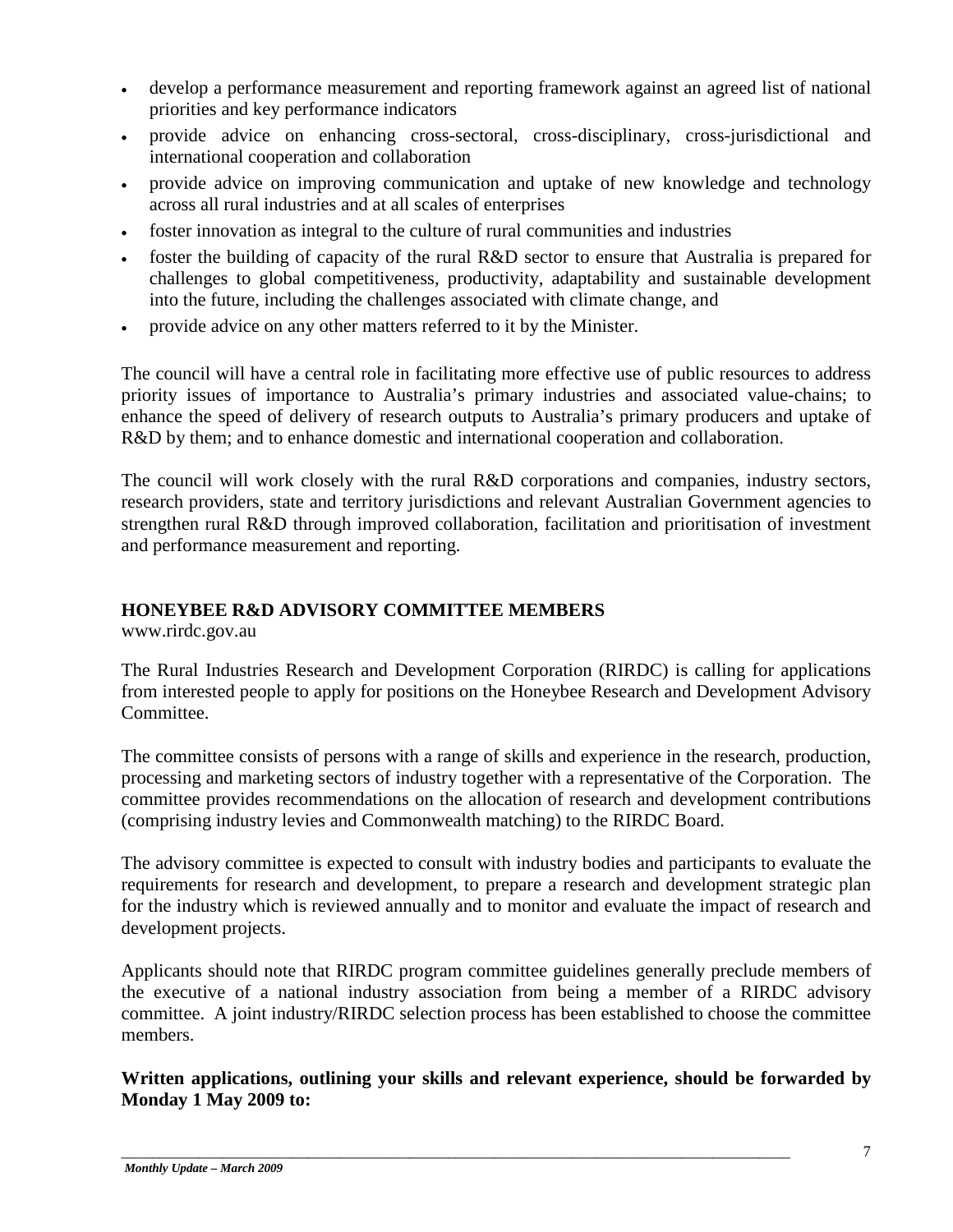Honeybee Program Rural Industries Research & Development Corporation PO Box 4776 KINGSTON ACT 2604

**If you require further information about these positions or the Honeybee Program, please visit the RIRDC Honey Program web site [\(http://www.rirdc.gov.au/programs/established](http://www.rirdc.gov.au/programs/established-rural-industries/honey-bee/honey-bee_home.cfm)[rural-industries/honey-bee/honey-bee\\_home.cfm\)](http://www.rirdc.gov.au/programs/established-rural-industries/honey-bee/honey-bee_home.cfm) or phone the Honeybee Program Coordinator on (02) 6271 4132.**

## **COSMETIC SUPERPOWER JOINS FIGHT TO SAVE AUSTRALIA BEES**

*March 11, 2009*

The world's leading cosmetics manufacturer, L'Oréal Paris, has become the first corporation to help finance the fight to save Australia's bee population.

Having recently launched a new hair care offering containing bee-produced Royal Jelly, L'Oréal Paris has been inspired to become involved in the fight for the nation's bee population. This week, L'Oréal Paris has proudly donated \$50,000 to further research into pollination in Australia which is in addition to numerous commitments made by the brand internationally.

Australian bees are under serious threat from a mite known as *Varroa Destructor*, which has had negative impact on bee populations across the world. Varroa Destructor has not been detected in Australia yet, but has been found as close as New Zealand and more recently in Papua New Guinea. Wherever it has gone, the Varroa has seriously affected bee populations in the wild.

Senior scientists from the CSRIO claim it is only a matter of time before the mite reaches Australian shores, with the consequent impact on the nation's wild bee population predicted to cause significant impact on the environment and Australia's agriculture sector.

Pollination Australian spokesperson Julie Haslett said today that the support from L'Oréal Paris was the first step in an urgent campaign to speed up research into pollination.

L'Oréal Paris's funding is a joint initiative with the newly formed industry body Pollination Australia, which represents the nation's beekeepers as well as many of the industries reliant on pollination.

Ms Haslett, who is also the chief executive officer of the Almond Board of Australia, said that that 80 per cent of Australian horticultural crops rely on bees in the wild for pollination.

"Obviously if those bees are wiped out it will have enormous impact on our environment, as well as a huge number of industries," she said. "We are racing against time and this research is vital to many aspects of Australia's agriculture sector."

Ms Haslett said the CSRIO is attempting to develop the world's first biological control for Varroa and Pollination Australia is very grateful that L'Oréal Paris has recognised the importance contributing to the pollination work.

"We understand that economic conditions are tough, but many corporations could find themselves in a much more difficult position if our bee population is detrimentally impacted," she said.

Ms Haslett said she would welcome other like-minded companies offering financial support to Pollination Australia's research into pollination.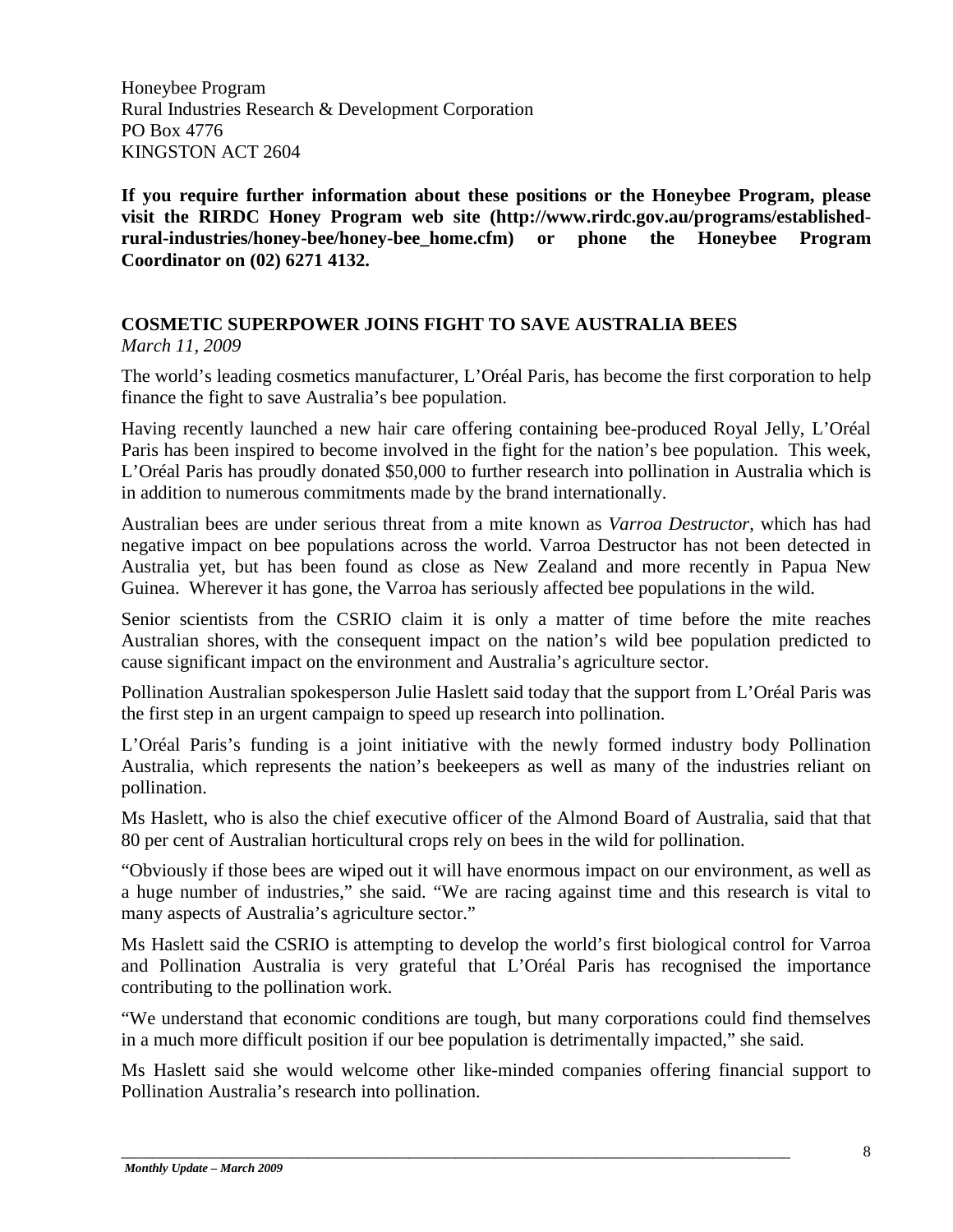#### **RECOGNISING WOMEN FARMERS**

(Previously known as Women Leading Change)

## *Applications now open and must be received by 9 April 2009 (5pm AEST).*

As part of the Australian government's Australia's Farming Future initiative, the **Recognising Women Farmers** (RWF) grants round offers support to stage events that will build the leadership and representative capacity of women in primary industries—to strengthen primary industry productivity and build rural, regional and remote community resilience to a changing climate.

Under the RWF grants round, the government will provide funding of up to \$50,000 for eligible events and will seek either a cash and/or in-kind contribution from successful applicants.

RWF offers support to stage events for women living and working in rural, regional and remote Australia that:

- build and share knowledge and experience
- increase access to planning tools and resources
- develop leadership and management skills
- develop programs to increase participation in agriculture, fisheries and forestry industries
- develop skills to contribute more effectively to government and industry decision making
- build networks among rural, regional and remote Australians.

Applicants should consider the type of event that will achieve the best results for women involved in primary industries and living and working in rural, regional and remote Australia.

Funding could support an additional component to an existing event that focuses on building the leadership and representative capacity of women and increasing their awareness of a changing climate.

Applicants should consider:

- timing the event to fit in with family and work requirements
- providing child care
- targeting a range of skill levels

RWF is not intended to fund your organisation's day-to-day operating costs.

#### **Who can apply?**

Organisations involved in agriculture, fisheries and forestry at the local, regional or national level are eligible to apply.

Applications will be accepted from clusters of organisations joining together to hold an event for women living and working in rural, regional and remote Australia.

Organisations that are not incorporated under Commonwealth or state legislation may apply if sponsored by an incorporated organisation. In this case, the sponsoring organisation becomes the applicant.

#### **How are applications assessed?**

Applications are assessed through a competitive process in which a panel of key representatives of the Department of Agriculture, Fisheries and Forestry and two independent members will rank each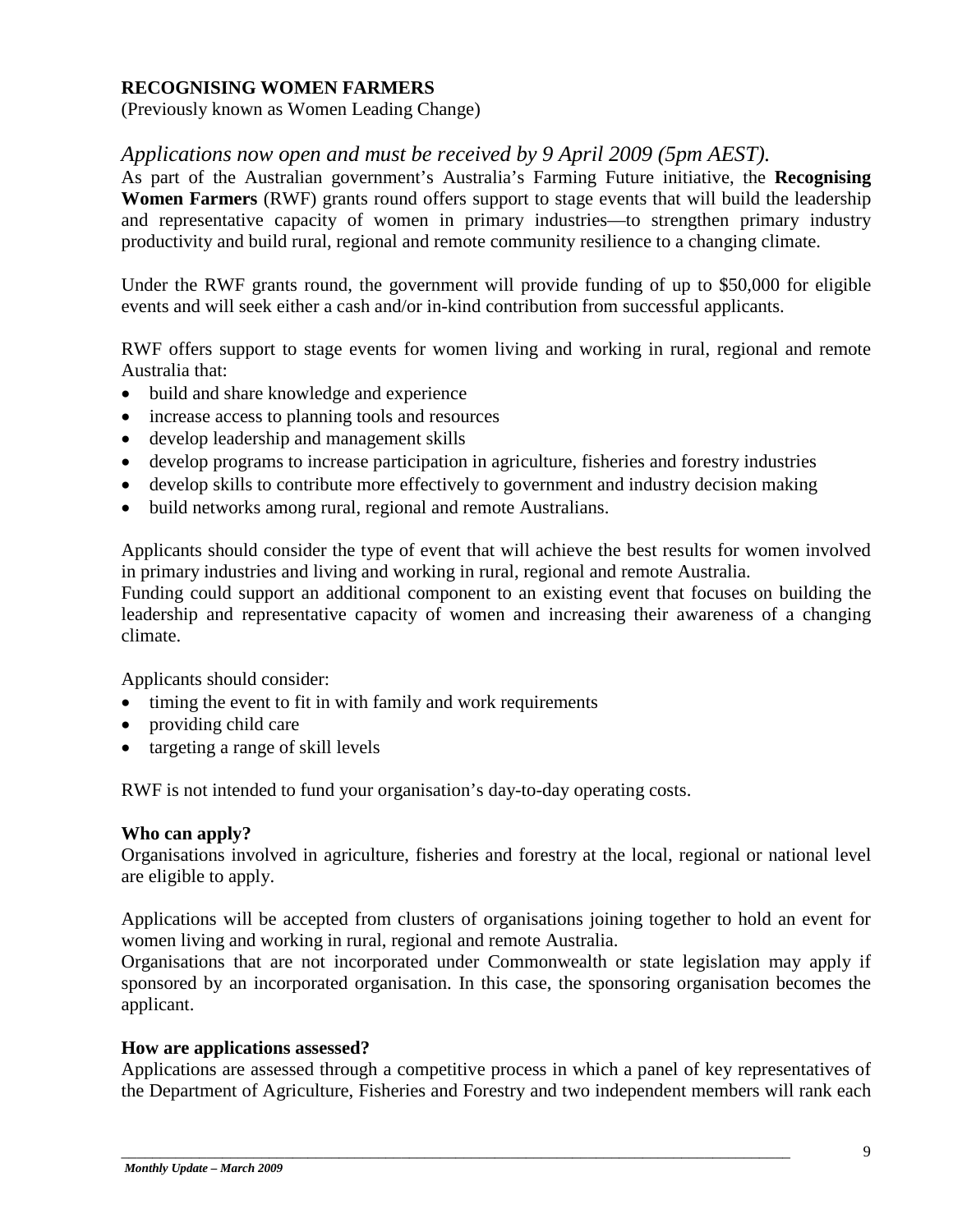application. The Hon. Tony Burke MP, Minister for Agriculture, Fisheries and Forestry, or his delegate, will make the final decision.

If successful, you will be required to sign a funding agreement with the department.

For further information about the grants, or to apply, visit: [www.daff.gov.au/recognisingwomenfarmers](http://www.daff.gov.au/recognisingwomenfarmers) email: [recognisingwomenfarmers@daf.gov.au](mailto:recognisingwomenfarmers@daf.gov.au) or call the Australia's Farming Future hotline on **1800 638 746**.

#### **NEXT GEN FARMERS**

(Previously known as Primary Industries Youth Development Fund)

## *Applications now open and must be received by 9 April 2009 (5pm AEST).*

The Australian Government Department of Agriculture, Fisheries and Forestry is calling for applications under the Next Gen Farmers. Next Gen Farmers offers support for projects to improve the leadership and representative capacity of young people entering or involved in primary industries, particularly in the context of the challenges and opportunities in these industries as a result of a changing climate. The fund is a part of the government's Australia's Farming Future initiative.

The department is now seeking applications for eligible projects for young people through Next Gen Farmers. The grants will support activities that aim to:

- build and share knowledge and experience
- increase access to planning tools and resources
- develop leadership and management skills
- develop pathways to increase participation in primary industries
- develop skills to contribute more effectively to government and industry decision making
- build networks among rural, regional and remote Australians.

These activities could be conducted via workshops, seminars, conferences or industry events or through other innovative mechanisms.

Grants of up to \$50,000 are available.

Next Gen Farmers is not intended to fund your organisation's day-to-day operating costs.

#### **Who is a 'young person'?**

The department does not use a single definition of a 'young person'. However, in assessing applications, priority will be given to activities which focus on the 18–25 age group and activities for people aged 15–30 will be considered.

Applications targeting young women, young Indigenous Australians and young people from culturally and linguistically diverse backgrounds are encouraged.

#### **Who can apply?**

Organisations involved in agriculture, fisheries and forestry at the local, regional or national level are eligible to apply.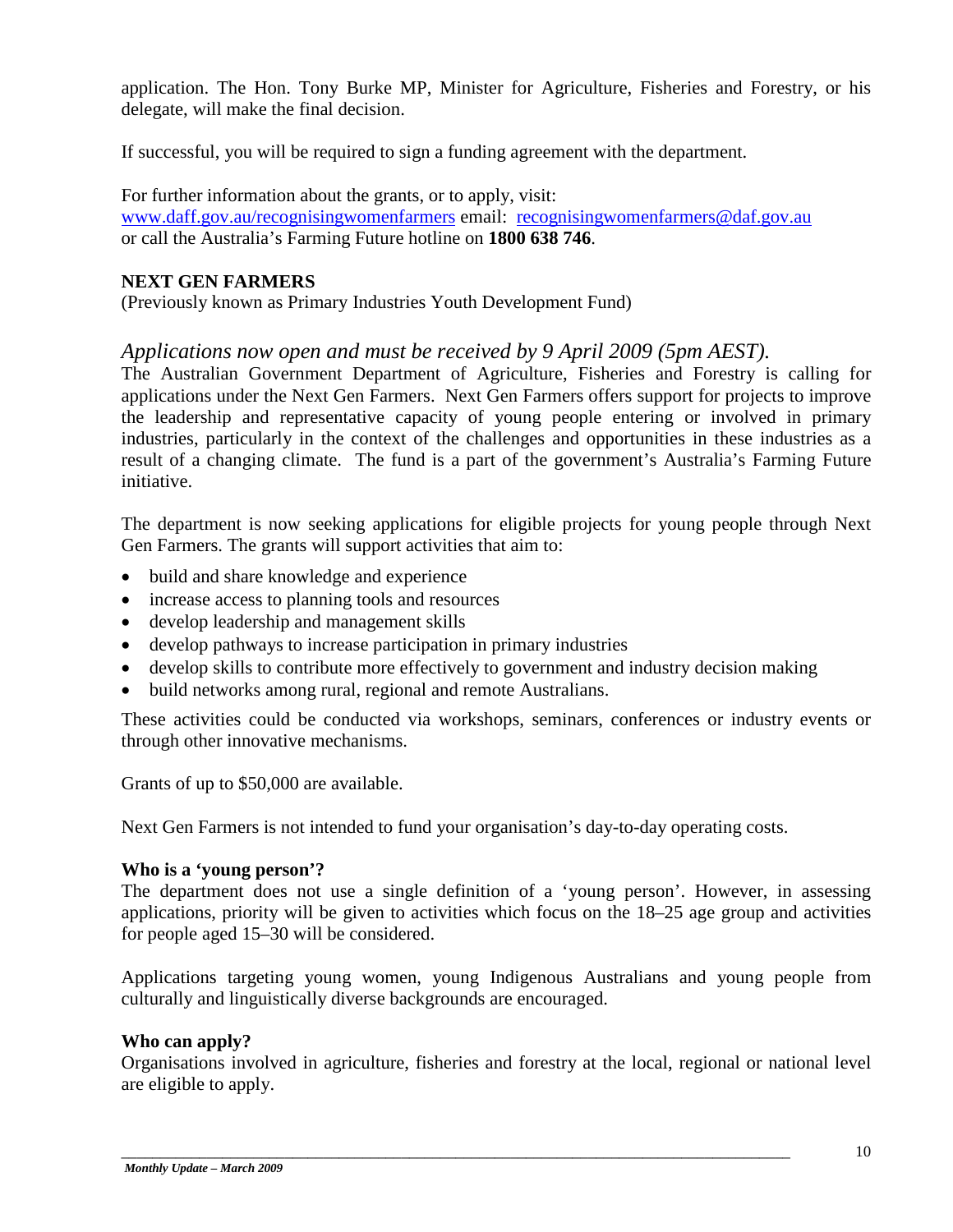Applications will be accepted from clusters of organisations joining together to hold an activity for young people living and working in rural, regional and remote Australia.

Organisations that are not incorporated under Commonwealth or state legislation may apply if sponsored by an incorporated organisation. In this case, the sponsoring organisation becomes the applicant.

## **How many grants will be approved as part of Next Gen Farmers?**

The number of grants will depend on the quantity and quality of applications received and the amount of funding sought by each applicant.

## **How are applications assessed?**

Applications will be assessed through a competitive process by the Department of Agriculture, Fisheries and Forestry and the [Office for Youth.](http://www.deewr.gov.au/Youth/OfficeForYouth/Pages/default.aspx) The Hon. Tony Burke MP, Minister for Agriculture, Fisheries and Forestry, or his delegate, will make the final decision.

If successful, you will be required to sign a funding agreement with the Commonwealth.

Please note that no grant funding can be provided until the funding agreement has been fully completed, signed by both your organisation and the Commonwealth and a copy of the signed agreement is delivered to you.

For further information about the grants, or to apply, visit: [www.daff.gov.au/nextgenfarmers](http://www.daff.gov.au/nextgenfarmers) email: [nextgenfarmers@daff.gov.au](mailto:nextgenfarmers@daff.gov.au) or call the Australia's Farming Future hotline on **1800 638 746**.

## **FARM BIOSECURITY AWARD**

In 2009, a Farm Biosecurity Award, rewarding exemplary biosecurity practices in rural Australia will feature as part of the inaugural Australian Rural & Outback Awards.

The Farm Biosecurity Award is a key element of the Farm Biosecurity program, a joint initiative of Animal Health Australia (AHA) and Plant Health Australia (PHA). It is a national education and engagement campaign which aims to help producers reduce the risk of diseases, pests and weeds on-farm.

The Australian Rural & Outback Awards were developed to recognise the achievements of people and their communities across rural and remote Australia.

We are very excited about being able to highlight farm biosecurity through the Australian Rural & Outback Awards. We believe it will help promote the biosecurity cause to a wide grower audience and shine a spotlight on those leading the way on better on-farm biosecurity practices.

The Australian Rural & Outback Awards also present an opportunity for your organisation to help promote the benefits of good biosecurity practices. By promoting the Awards to your industry and encouraging your members to nominate, you will raise the profile of biosecurity and help PHA identify biosecurity "champions" whose example can be showcased nationally.

The criteria for the awards will be quite broad, as we are interested in promoting interest and rewarding good practice at any level, so anyone is eligible to enter and will be in with a chance to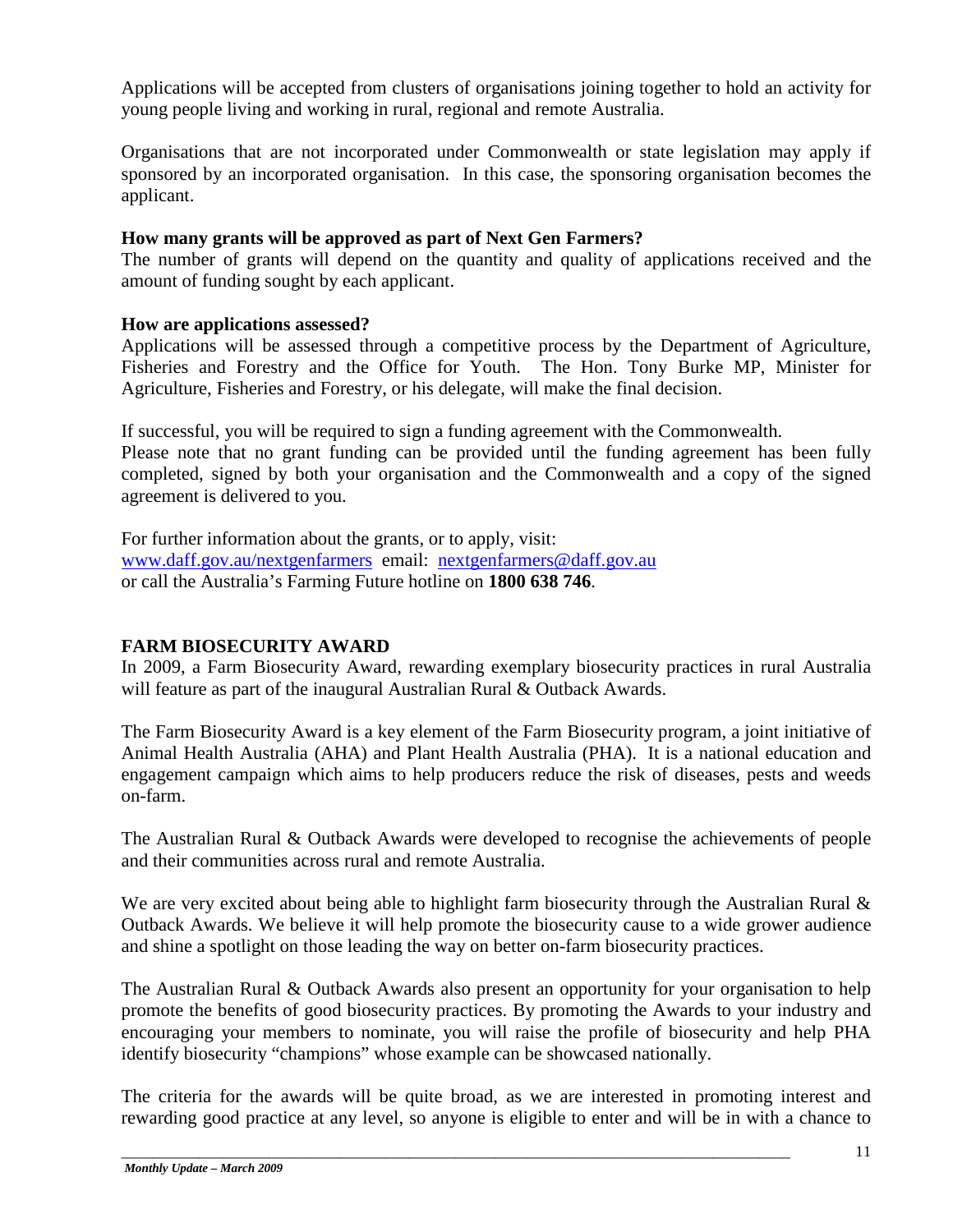win. Producers will have the potential to win \$2,000 and a trophy for their efforts at implementing effective on farm biosecurity measures.

The Australian Rural & Outback Awards are being organised by Awards Australia, who have many years of experience running community awards around Australia. The Farm Biosecurity Award is one of 5 being offered as part of the awards program.

We will be keeping you up to date with developments and encourage you to spread the word. In coming weeks you will receive information about the launch of the Australian Rural & Outback Awards and how to nominate. Media and other publicity will commence this week.

Nominations will open on 16 April 2009, a form will be posted to you and you will be able to nominate online at [www.awardsaustralia.com](http://www.awardsaustralia.com/)

or phone 1300 735 445. For more information about the Farm Biosecurity program, visit [www.farmbiosecurity.com.au](http://www.farmbiosecurity.com.au/) or call PHA on 02 6260 4322.

With your support we are sure the Farm Biosecurity Award will be an ongoing success and make a significant contribution to the adoption of biosecurity practices on-farm.

## **SENATE WANTS TO HEAR FROM TAS FARMERS ON CLIMATE, ETS AND FOOD PRODUCTION**

*Tuesday, 17 March 2009*

Tasmania's farmers will next month be able to contribute to a Senate inquiry into Australia's food production and have a say on how Australia deals with climate change.

The Senate Select Committee on Agriculture and Related Issues is seeking submissions and will visit Tasmania for public hearings in Launceston on April 2.

"I strongly urge Tasmanian food growers to take up this opportunity to express their ideas and concerns to the Senate," said Australian Greens Deputy Leader, Senator Christine Milne.

"I also urge Tasmanian fruit growers and vegetable growers to seize this opportunity to tell the Senate Committee about their concerns about cheap imported frozen vegetables and their plans for a new research facility in Australia. This hearing is a perfect opportunity to advance these and other causes."

"This inquiry is an excellent opportunity for Tasmania's farmers to contribute their views about the government's approach to climate change, food labelling and trade policies and how farms can be helped to protect the environment, the integrity of the product and their income into the future."

"Australian farmers are particularly vulnerable to climate change, but they can also play a key role in reducing our emissions. Yet there are currently remarkably few incentives to help food producers green up their farms."

"While the government has rightly chosen to leave the agriculture sector out of emissions trading for the time being farmers will incur a huge cost in the future if we don't work with them now to reduce emissions. Farmers can benefit tremendously from efforts now to increase their soil carbon and the health of the soils and its capacity to retain moisture.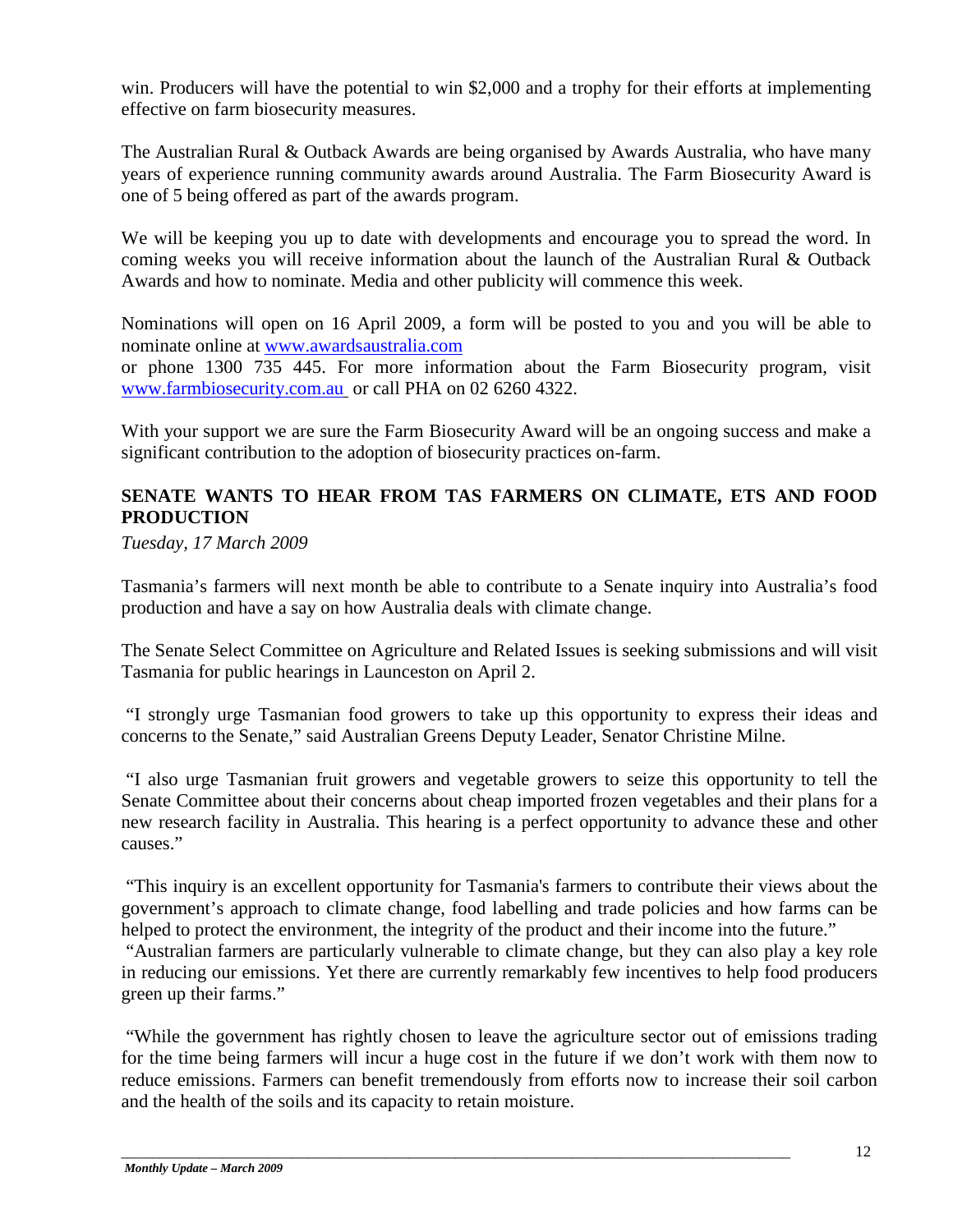"We could be helping Tasmania's food producers green up their farms, mixing their cattle or crops with wind turbines, solar collectors or bio-energy plants and increasing the carbon in their soils. This would allow farmers to stay on their land and get an income from generating renewable energy." "Nichols Poultry at Sassafras and Woolnorth are examples of Primary Industry using renewable energy."

Tasmania's future as a producer of high-quality food can only be assured if rural industries are given the support they need to deal with the changing climate and to drive innovation in environmentally sustainable production and marketing."

Senator Milne urged farmers to get involved, make written submissions, and seek to give evidence in Launceston in April.

## **The details of the Inquiry and how to get involved are available here:**

**Inquiry into food production in Australia [http://www.aph.gov.au/Senate/committee/agric\\_ctte/food\\_production/index.htm](http://www.aph.gov.au/Senate/committee/agric_ctte/food_production/index.htm)** Or contact the Senate Select Committee on Agricultural and Related Industries by email, phone or fax:

Committee Secretary Senate Select Committee on Agricultural and Related Industries PO Box 6100 Parliament House Canberra ACT 2600 Australia Phone: +61 2 6277 3511 Fax: +61 2 6277 5811 Email: [agriculture.sen@aph.gov.au](mailto:agriculture.sen@aph.gov.au)

# **CROP & STOCK REPORTS**

#### **NEW SOUTH WALES**

The dry weather has had an effect on production. Heat wave conditions reduced hive strength in the South, although many beekeepers have produced an average crop. River Red Gum produced some honey, Yellow Box produced well despite the dry.

Autumn – Winter

Prospects are limited in the Northern inland of the state. White Gum, patchy White Box, maybe some Lapunya in the Far West. Bees are breeding well on the Tablelands but consuming honey stores.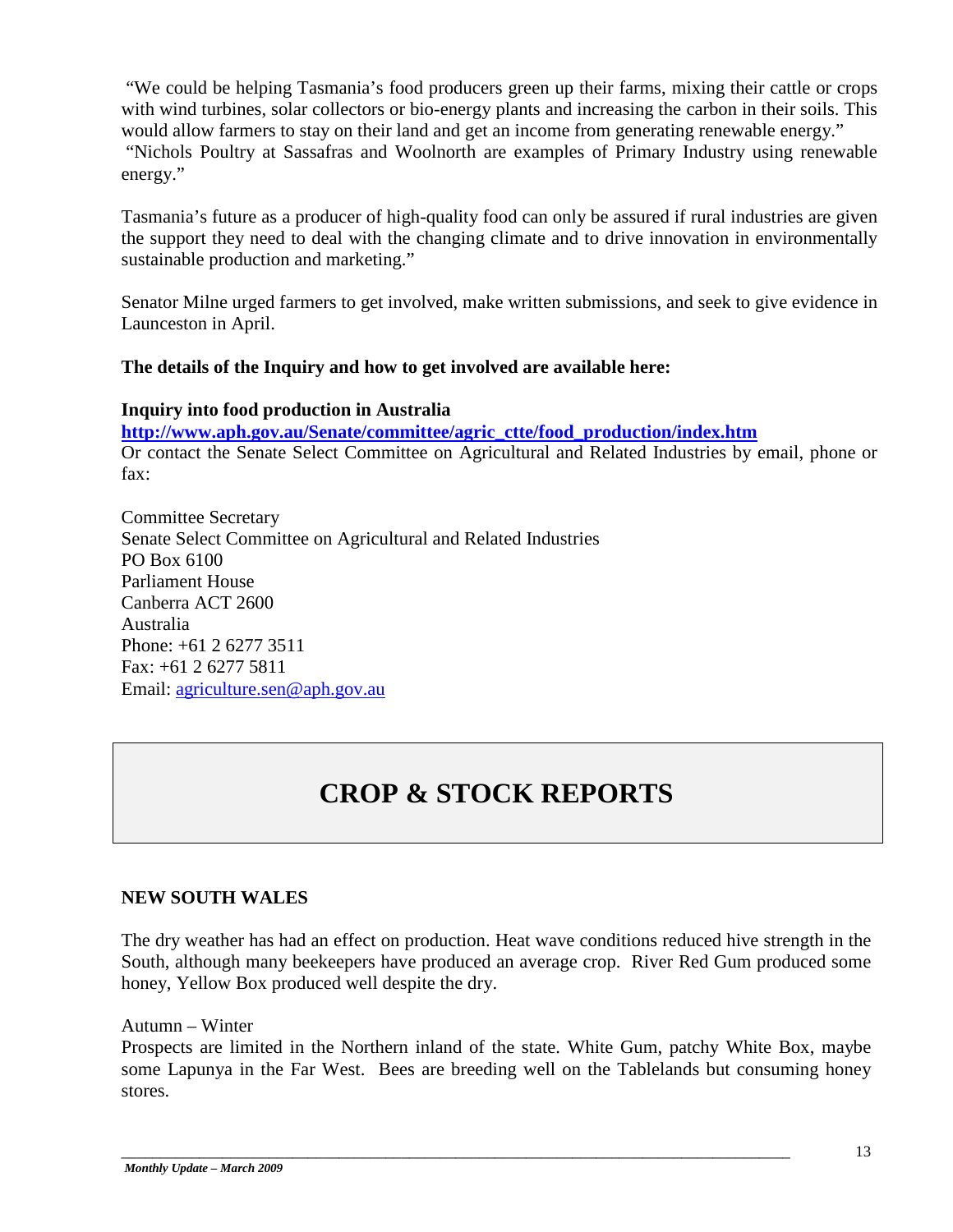North Coast has Ti-tree flowering at present and a little Spotted Gum may prepare bees for winter. The South has been extremely dry, however, good prospects on the Coast with Spotted Gum well budded which should provide an autumn – winter honey flow for those that work the area.

Honey stocks held by beekeepers are low, except for some fortunate beekeepers who have held onto as much honey as possible, believing the prospects for major honey production to be very low during winter – spring.

Honey prices are firming at present and beekeepers who have honey to sell will receive reasonable returns over the next few months.

## *Bill Weiss*

## **QUEENSLAND**

Queensland continues to be a contradiction of climatic extremes, making crop forecasting very difficult. We have floods in the north, drought in the west and the South East is in need of more rain.

The Channel Country is very dry and needs rain urgently to present a crop. Budding is present on Yapunyah, breeding conditions are virtually non-existent at the present. The main prospect for this winter is Spotted Gum. Narrow Leaved Ironbark has grown well and may well set bud for flowering in late winter. Gum Topped Box has a patchy budding and will yield in relatively few areas. Tea Tree has budded well and if it can dodge the rain may yield a good crop of dark strongly flavoured honey. A chance remains of a small crop from Red Ash, a distinctively flavoured honey not always favoured by packers.

The difficulty for honey producers now is to maintain colony strength in readiness for the winter crops should they eventuate. Many have requeened hives and have them in really good condition; keeping them that way will present many challenges.

Few producers are carrying stocks of honey.

#### *Bill Winner*

#### **SOUTH AUSTRALIA**

The two weeks of extremely hot weather in late January-early February finished Lucerne off, but good breeding conditions prevailed in some areas.

Some hives and many nucs melted down in the heat and needed to be refilled. The heat took the cream off the hives condition, the bees just had to work too hard carting water.

However, despite the negatives, generally a good season was had by most.

Bees are now on Stringy Bark (*Eucalyptus Baxteri*) and Tea-Tree (*Melaleuca Lanceolata*) to rebuild for almond pollination come August.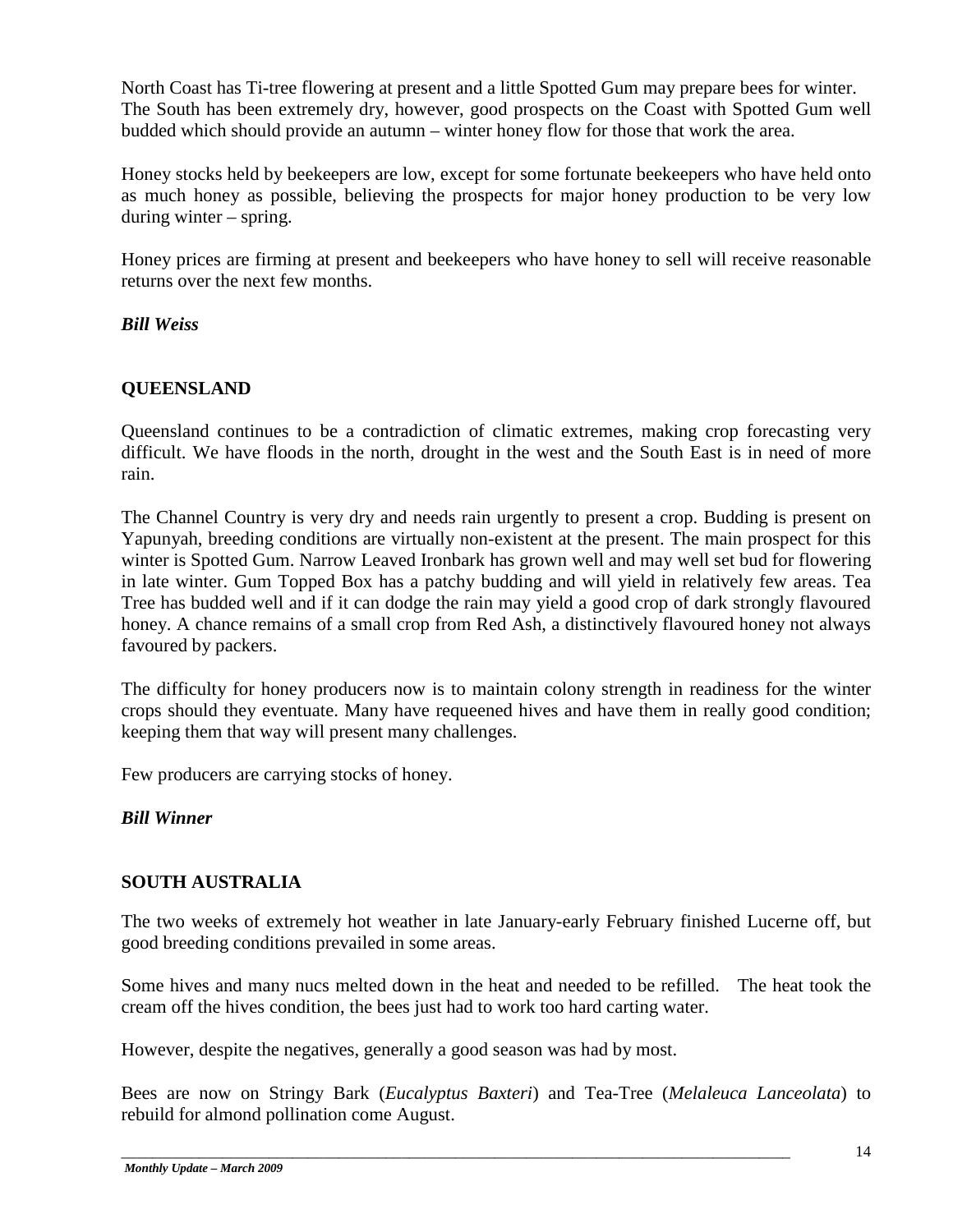Some bees are still chasing honey from Peppermint (*Eucalyptus Odorata*). Banksia has some cobs but mostly not enough for commercial use.

West Coast advise that Tea-Tree is nearly finished and White Mallee (*Eucalyptus Gracilis*) is just starting with average potential.

Let's hope for good Winter/Spring rains.

## *Wendy Thiele*

## **TASMANIA**

The state has received very good rains over the last two weeks, the last this weekend being wide spread & of great benefit to the agriculture sector. The preceding week of good weather produced the last of the Leatherwood Honey flow. Over the next few weeks Hives will be stripped and left for winter. A good flowering of Ti tree and some patches of Leatherwood will ensure Hives go into winter with good stores.

Reports indicate the Leatherwood Honey flow will be an average yield. Although the far North West has reported the worst for 50 years and some Beekeepers there have has a very poor year as the white Honey crop was also down. Some Tasmanian Manuka was gathered from this area. A better than average crop from some Beekeepers working the higher Leatherwood country will ensure sufficient supply to meet demand. Quality of the Leatherwood Honey produced varies slightly with Ti tree darkening some early Honey. The bulk however is very good colour and flavour.

Three of the major packers have Honey stocks carried over. All are seeking an improvement in prices offered as all production costs have risen.

## *Ian Stephens*

## **VICTORIA**

January weather has been ideal summer honey gathering weather until the extremes of above 40° temperatures towards the end of the month.

Red Gum (*Euc. camaldulensis)* generally yielded honey until the last flowers frizzled in the heat.

Yellow Box (*Euc. melliodora*) blossom, though severely damaged with the December rains, recovered with some later buds on a percentage of the trees and yielded honey in late January with the tail-end of the Red gum flowering.

Generally speaking, there has been a large crop of choice table honey produced from Red Gum and Yellow Box right across the State from late December until the end of January.

The excessive heat in the last week of January (and continuing) has created problems with later honey prospects.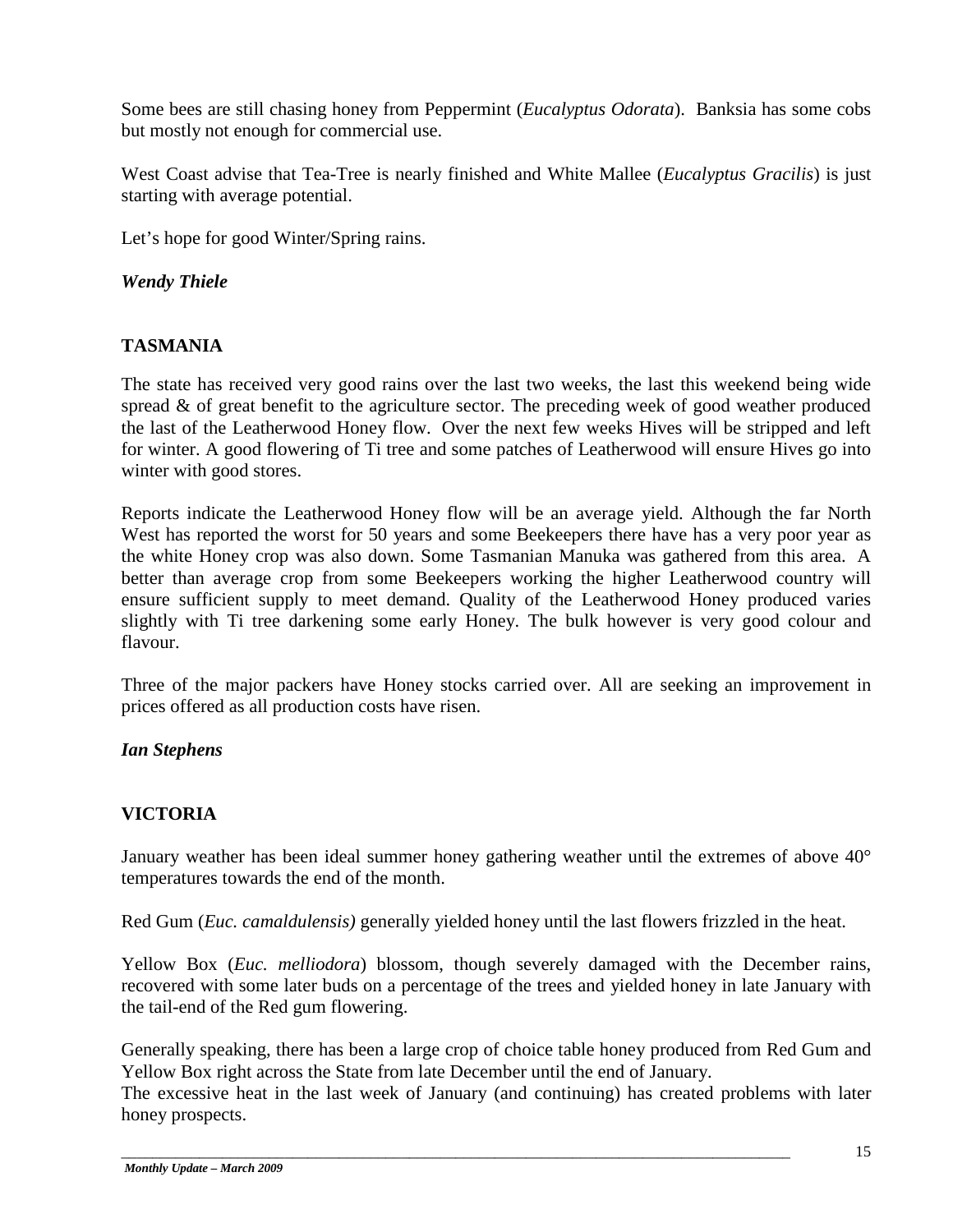The excessive heat of late January, followed by the  $7<sup>th</sup>$  February bushfires have had/will have a dramatic effect on honey production and bee hive nutrition for the rest of the season.

**North West –** Acorn Mallee (*Euc. oleosa*) has revived a little after the heat and is yielding a little nectar and pollen.

Yellow Mallee (*Euc. dumosa*) has started to flower and is also yielding a little. However, Yellow Mallee in a dry year can be hard on bees.

**Western –** Some Brown Stringy Bark (*Euc. baxteri*) is budded and flowering in places and is providing a little sustenance for bee hives.

**South West Plains -** has Sugar Gum (*Euc. cladocalyx*) flowering, although having a light budding is providing good breeding conditions.

Manna Gum (*Euc. viminalis*) in Mount Cole and Wombat forests and, in some places in the north east, could provide good quality pollen shortly.

**Gippsland –** Saw Banksia (*B. serrata*), after ceasing to yield with the heat has revived a little with some rain, and Rough Barked Manna Gum (*Euc. viminalis*) are proving to be some help, but haven't got long go to finish.

**Future –** Beekeepers need to be very careful in relation to honey stores for the winter as all possible autumn prospects are capable of helping to sustain bee hive populations with very little possibility of providing surplus honey.

Some beekeepers may need to look seriously at sugar feeding later on.

There seems to be more competition in the sale of sugar than in the past, and there is a good possibility of better prices available if we are prepared to bulk orders together as we have done in the past.

#### **FEBRUARY 2009 SUMMER HEAT/BUSHFIRE IMPACT FIGURES**

The following are figures as far as I have been able to ascertain on the effects of the excessive summer heat of late January, followed by the bushfires a week later.

There are approximately 200 commercial beekeepers in Victoria controlling 70,000 to 80,000 bee hives. Some 700+ bee hives have been burnt by the fires.

**Heat Stress** has caused losses of honey flows/crops, potential honey flows, and breeding sustenance.

All honey flows throughout Victoria ceased to yield because of the several days of above 40º temperatures.

**North Central Victoria -** Yellow Box (*Euc. melliodora*), although towards the end of its flowering cycle, had its blossom prematurely frizzled up two weeks earlier than expected. This finished one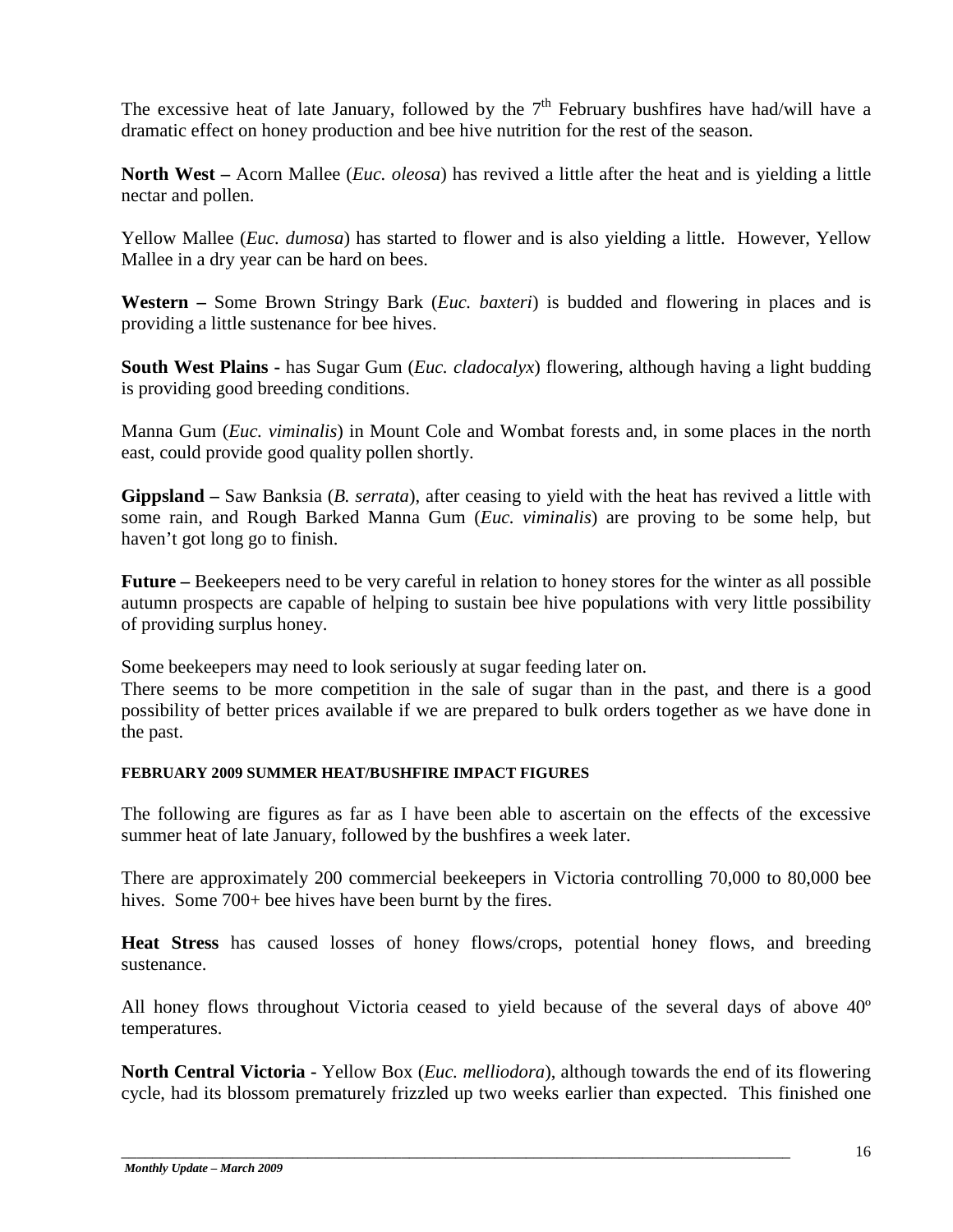of the heaviest honey flows from this source the Victorian beekeepers have experienced in recent years.

Loss of honey production 500 tonnes, Beekeepers effected approximately 50, Owning 20,000 bee hives Equivalent to 25% of commercial beekeepers.

**North Western Victoria -** Acorn Mallee (*Euc. oleosa)* Began yielding honey in mid-January 2009. Flowering normally lasts until early-mid March.

Loss of honey production approximately 50 tonnes (plus honey stores for winter), Beekeepers effected 7, Owning approximately 2,000 hives

## **HEAT STRESS & BUSH FIRES**

**North Eastern Victorian Mountains –** Mountain Blue Gum *(Euc. stjohnii) b*egan flowering in mid January, also usually lasting till mid March.

The Blue Gum began yielding honey immediately and was expected to produce a crop of 30kg to 40kg per hive. In general, beekeepers were shifting bee hives off River Red Gum at the time the excessive heat started. The heat checked the blossom from yielding nectar.

There were approximately 3,000 bee hives shifted into Beechworth, Alexandra and Tallarook Forest districts prior to the excessive heat, followed by the fires.

Four beekeepers lost a total of 610 bee hives in the Beechworth fire. There would have been another 3,000-4,000 hives shifted on to the Blue Gum flow if the Total Fire Bans/fires had not eventuated.

Lost production is difficult to estimate as the fires are having a huge impact on this area. It is expected that the Blue Gum - at best – will only provide winter stores.

#### **Gippsland –** Saw Banksia (*B. serrata*)

The major possible source of late summer/autumn honey flow is Saw Banksia. This Banksia grows extensively through the coastal forests from Yarram through to Nowa Nowa; also in the forests of Won Wron, Mullungdung and Holey Plains National Park.

Saw Banksia began flowering and yielding nectar in mid January with the heat curtailing the honey flow shortly after. The rains of 40 - 50mm have revived the Banksia and it is again yielding, although not as heavily as before.

84 bee hives belonging to 1 beekeeper were burnt in the Won Wron fire, as well as 28 bee sites completely destroyed.

With the renewal of the fires on the Currajung end of Won Wron forest and eastwards into the Mullungdung, several beekeepers are shifting their bee hives out of these forests. There are approximately 60 bee sites in these forests.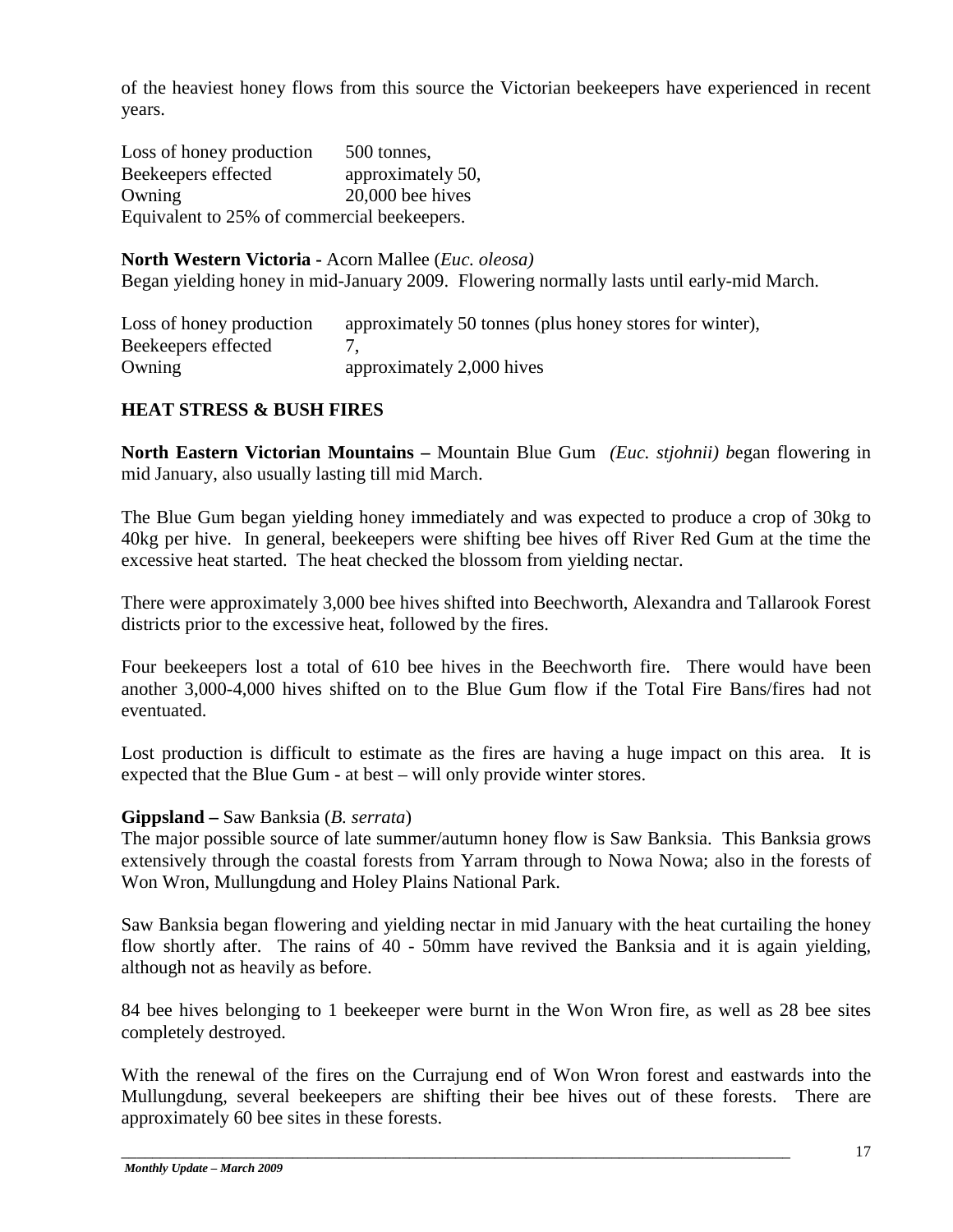The ongoing risk of fires in these forests has made the 45 unburned bee sites too risky to use this season and the excessive from the fires as also effected the blossom on unburnt bee sites.

It is expected that Saw Banksia will provide some surplus honey this autumn, but the stocking rates in some of the coastal areas will be very high because of the non-use of the high fire risk areas. All Gippsland beekeepers were - and are - working Saw Banksia, as well as some northern Victorian beekeepers.

#### **To summarise:**

Honey production and bee hive sustenance is being badly affected by the excessive heat of recent weeks. All commercial beekeepers in Victoria will be affected financially - in varying degrees.

The excessive heat has also resulted in a substantial number of bee hives 'melting down' ie, bees wax combs melting and leaking honey, drowning the bees.

More widespread has been a decrease in the population of bees within all bee hives with the low humidity compelling bees to fly across crisp, dry areas to water sources.

I estimate that at least 1,000 tonnes of honey has been and will be lost because of the impact of the excessive heat. This would amount to 20% of a possible annual crop of approximately 5,000 tonnes.

In many instances there are ongoing problems in relation to bees gathering sufficient honey and pollen for sustenance/population build-up during autumn, and for winter stores.

There has been a loss of queen bees, replacement of which is another financial burden. There will be a need to feed substantial amounts of sugar during late autumn and winter in many areas.

As well as the reported approximately 700 hives burnt, there is a number of bee hives owned by hobbyist/recreational beekeepers whose hives were also lost in fire storms.

In general, as with all other primary industry pursuits, the stress factor on beekeepers' families in these situations is the unseen result of this crisis.

#### *Bob McDonald*

## **WESTERN AUSTRALIA**

We have come to the end of one of the best Red Gum flows for many years. However beekeepers are uncertain about future crops with some looking at Banksia.

\_\_\_\_\_\_\_\_\_\_\_\_\_\_\_\_\_\_\_\_\_\_\_\_\_\_\_\_\_\_\_\_\_\_\_\_\_\_\_\_\_\_\_\_\_\_\_\_\_\_\_\_\_\_\_\_\_\_\_\_\_\_\_\_\_\_\_\_\_\_\_\_\_\_\_\_\_\_\_\_\_\_\_\_\_\_

Most beekeepers are holding good stocks of honey.

#### *Stephen Fewster*